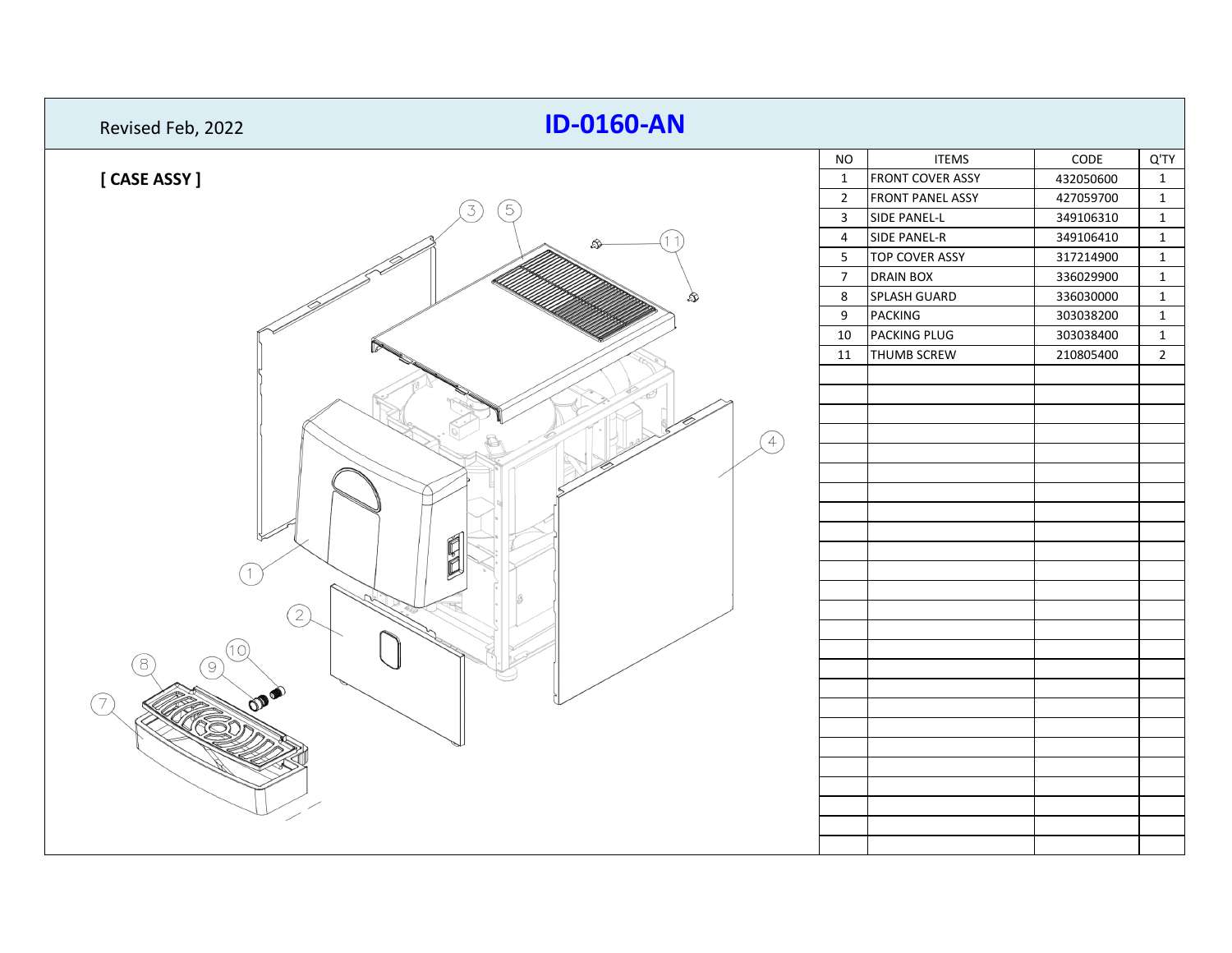| <b>ID-0160-AN</b><br>Revised Feb, 2022 |                |                          |                  |                |
|----------------------------------------|----------------|--------------------------|------------------|----------------|
|                                        | <b>NO</b>      | <b>ITEMS</b>             | CODE             | Q'TY           |
| [ FRONT COVER ASSY ]                   | $\mathbf{1}$   | ICE CHUTE COVER ASSY     | 432051700        | $\mathbf{1}$   |
|                                        | $\overline{2}$ | <b>FRONT COVER</b>       | 391016600        | $\mathbf{1}$   |
|                                        | 5              | FRONT COVER PLATE R      | 301193101        | $\mathbf{1}$   |
| 15)                                    | 6              | FRONT COVER PLATE L      | 301193001        | $\mathbf{1}$   |
|                                        | $\overline{7}$ | <b>FRONT INNER COVER</b> | 301193200        | $\mathbf 1$    |
| $\overline{2}$                         | $\,8\,$        | <b>BUTTON PCB</b>        | 367014800        | $\mathbf{1}$   |
|                                        | 9              | <b>FND PCB</b>           | 367014700        | $\mathbf{1}$   |
|                                        | 10             | <b>SWITCH</b>            | 355012400        | $\mathbf{1}$   |
|                                        | 11             | <b>3L SWITCH MAIN</b>    | 355007100        | $\mathbf 1$    |
|                                        | 12             | <b>ICE CHUTE</b>         | 450000700        | $\mathbf{1}$   |
|                                        | 13             | <b>ASSY SENSOR</b>       | 701002000        | $\mathbf{1}$   |
| 6                                      | 14             | <b>SENSOR BRACKET</b>    | 301193300        | $\mathbf{1}$   |
| $\circledR$                            | 15             | <b>BUTTON DISPLAY</b>    | 440034010        | $\mathbf{1}$   |
| $^\text{\textregistered}$              | 16             | <b>TWIST LOCK</b>        | 209000200        | $\mathbf{1}$   |
|                                        | 17             | <b>SCREW</b>             | 210819200        | $\overline{4}$ |
|                                        | 18             | <b>SCREW</b>             | <b>TTCQ0820R</b> | 13             |
| 9)                                     |                |                          |                  |                |
|                                        |                |                          |                  |                |
|                                        |                |                          |                  |                |
|                                        |                |                          |                  |                |
|                                        |                |                          |                  |                |
|                                        |                |                          |                  |                |
|                                        |                |                          |                  |                |
|                                        |                |                          |                  |                |
| 18                                     |                |                          |                  |                |
|                                        |                |                          |                  |                |
|                                        |                |                          |                  |                |
| (5)                                    |                |                          |                  |                |
|                                        |                |                          |                  |                |
|                                        |                |                          |                  |                |
|                                        |                |                          |                  |                |
|                                        |                |                          |                  |                |
|                                        |                |                          |                  |                |
|                                        |                |                          |                  |                |
|                                        |                |                          |                  |                |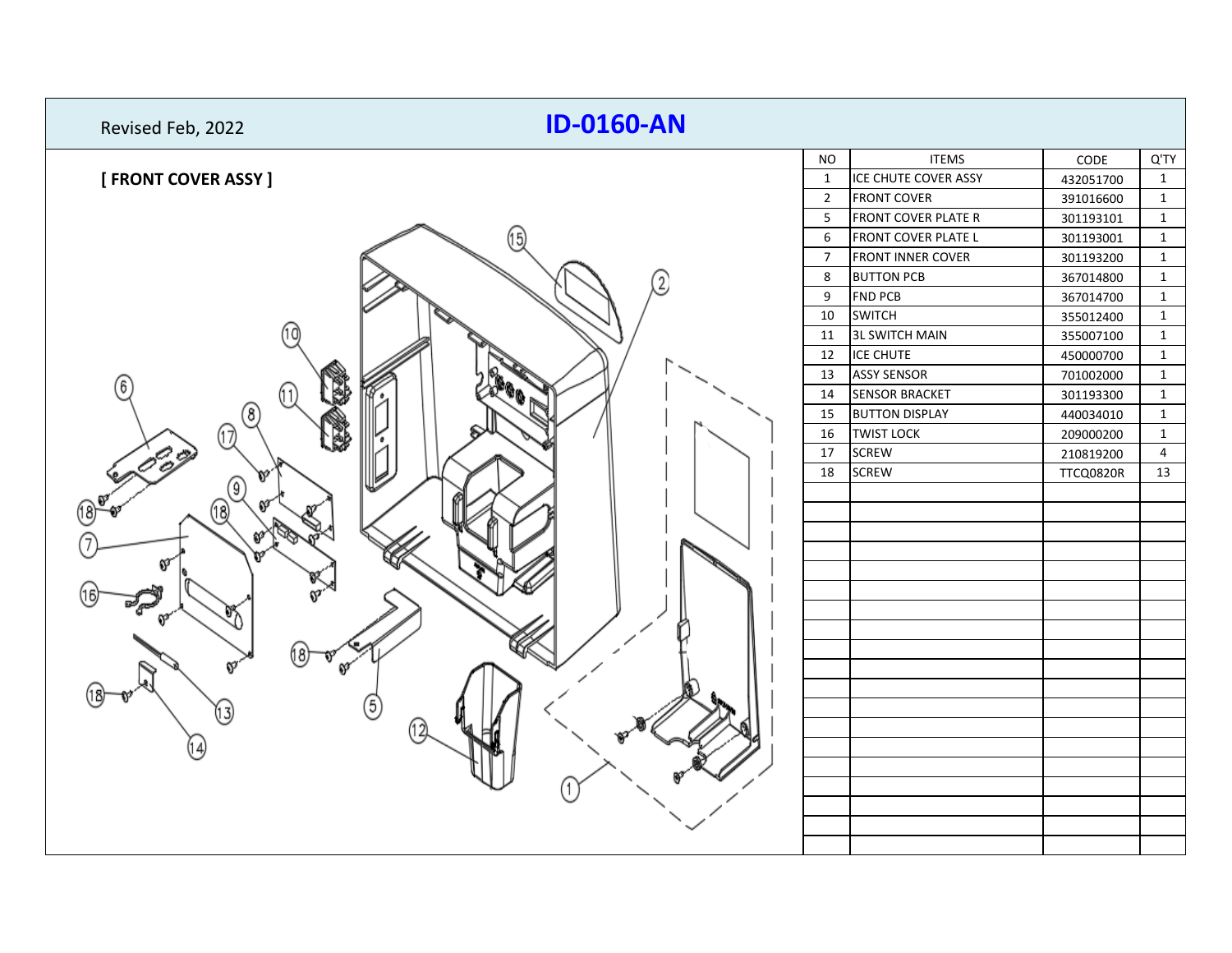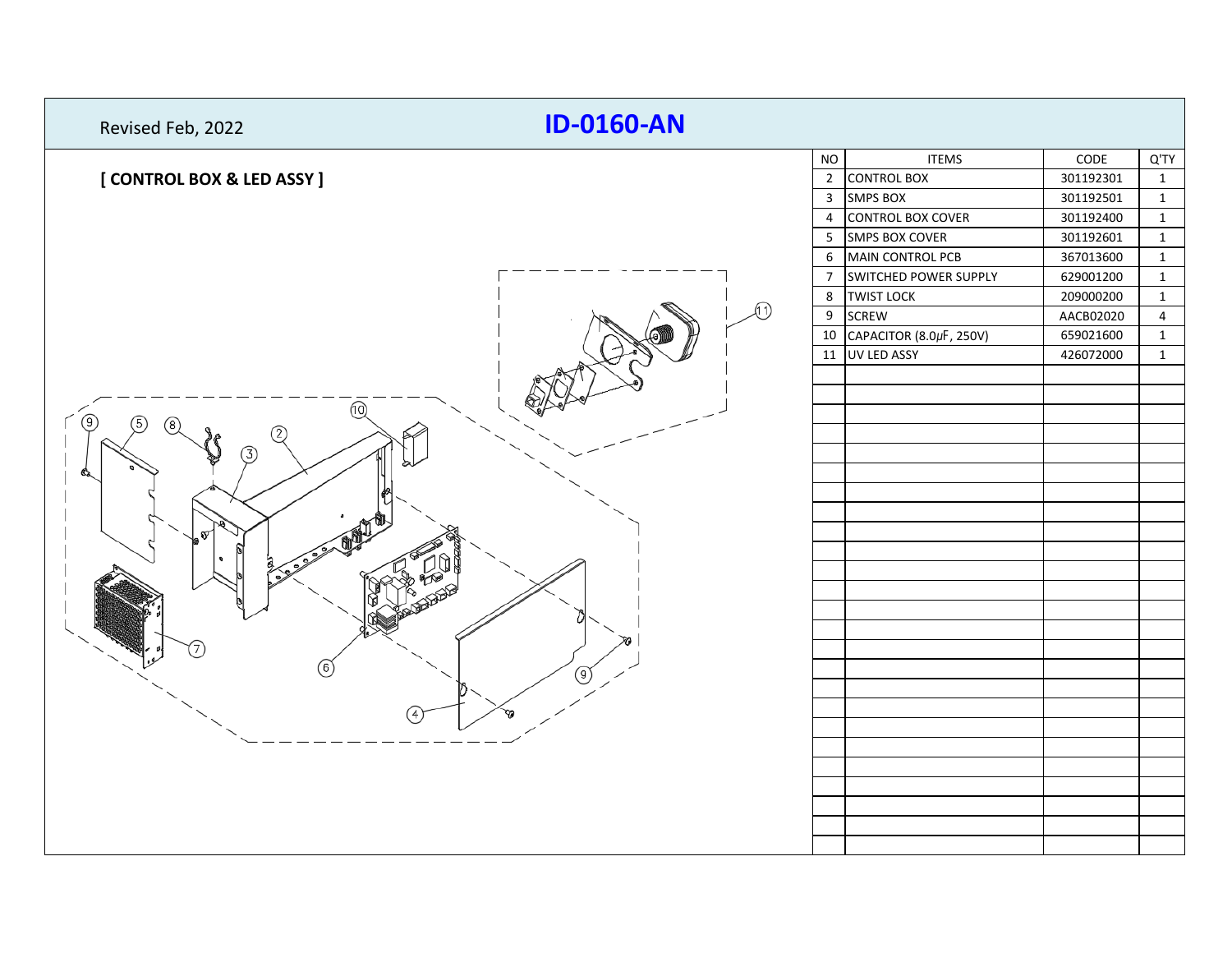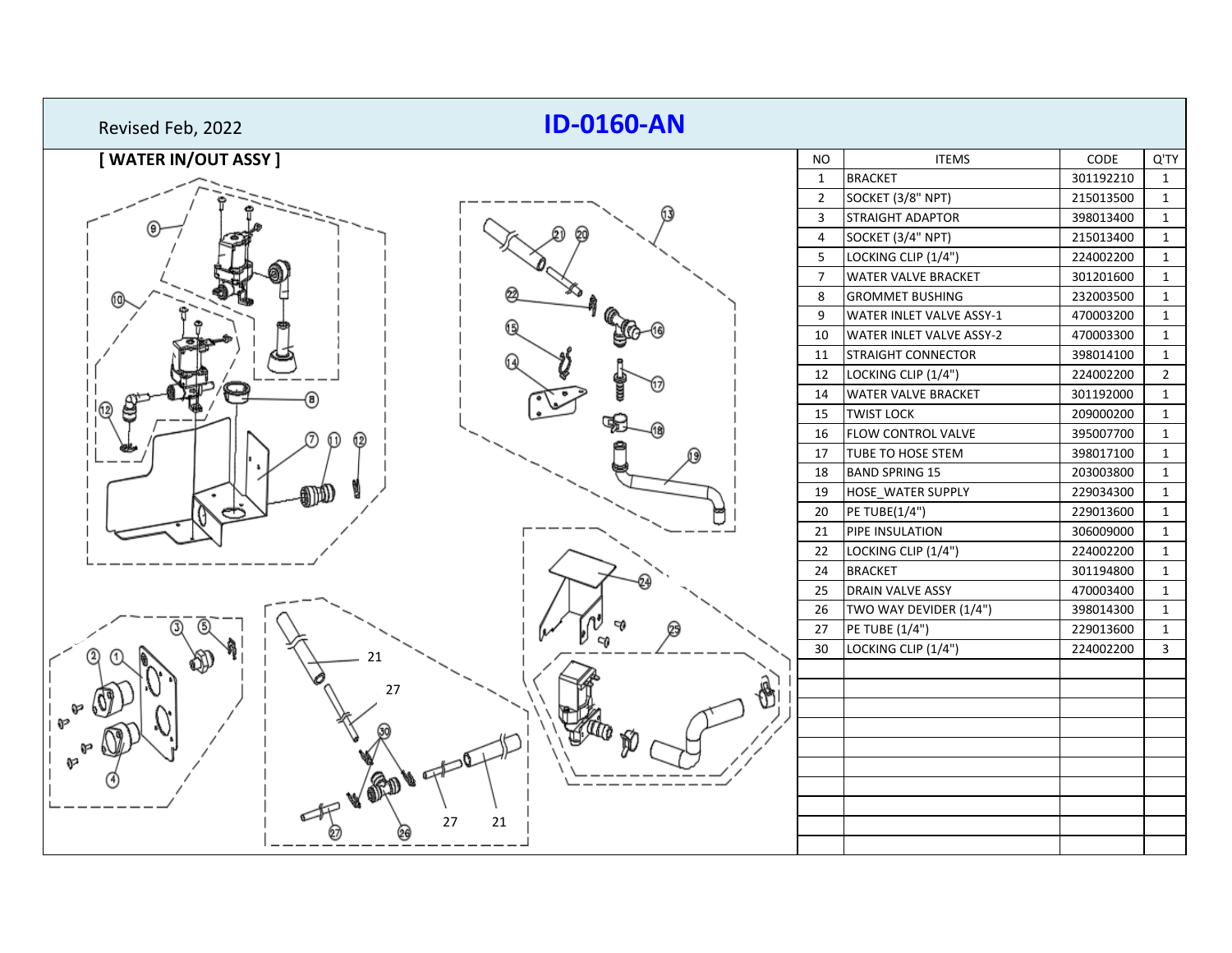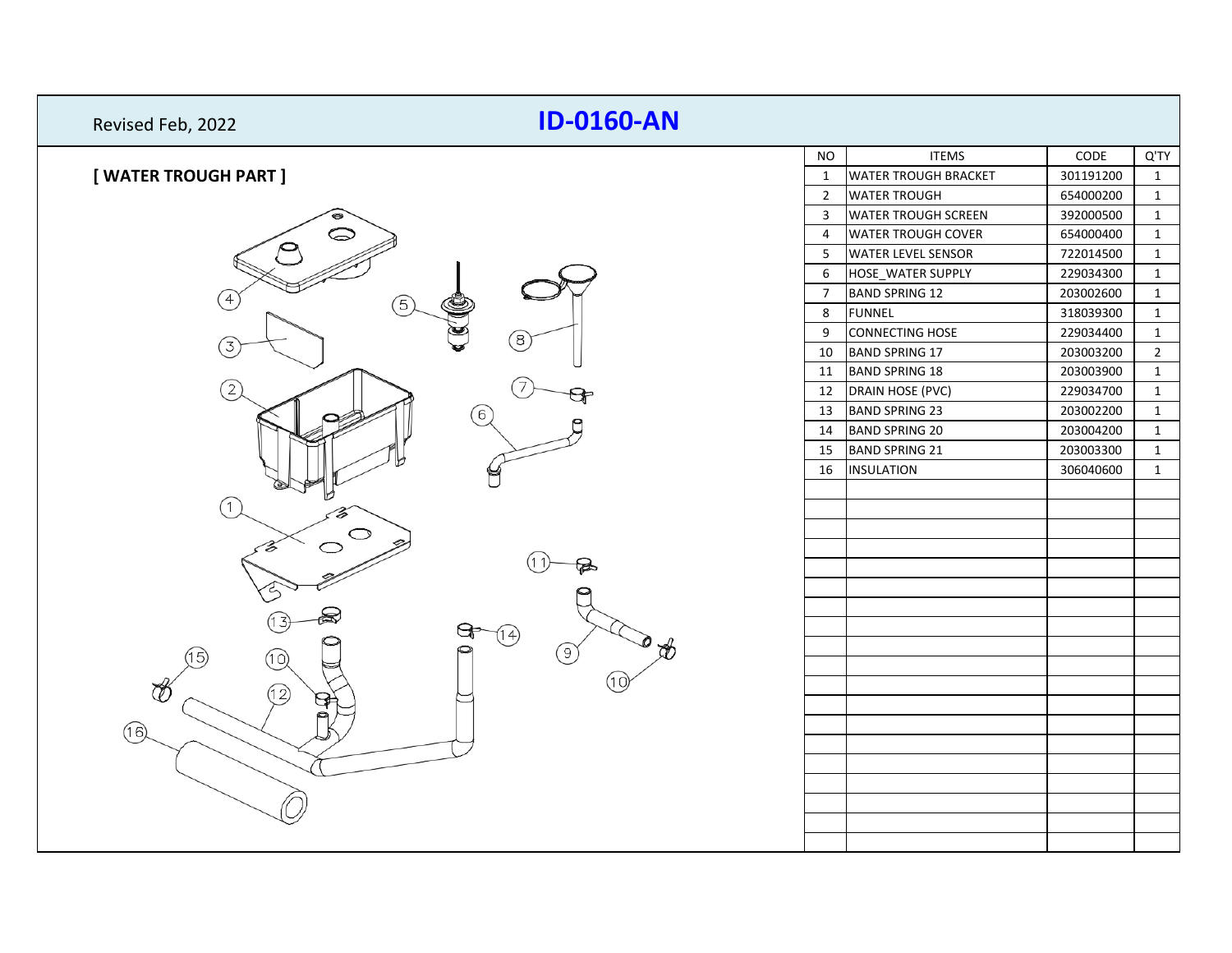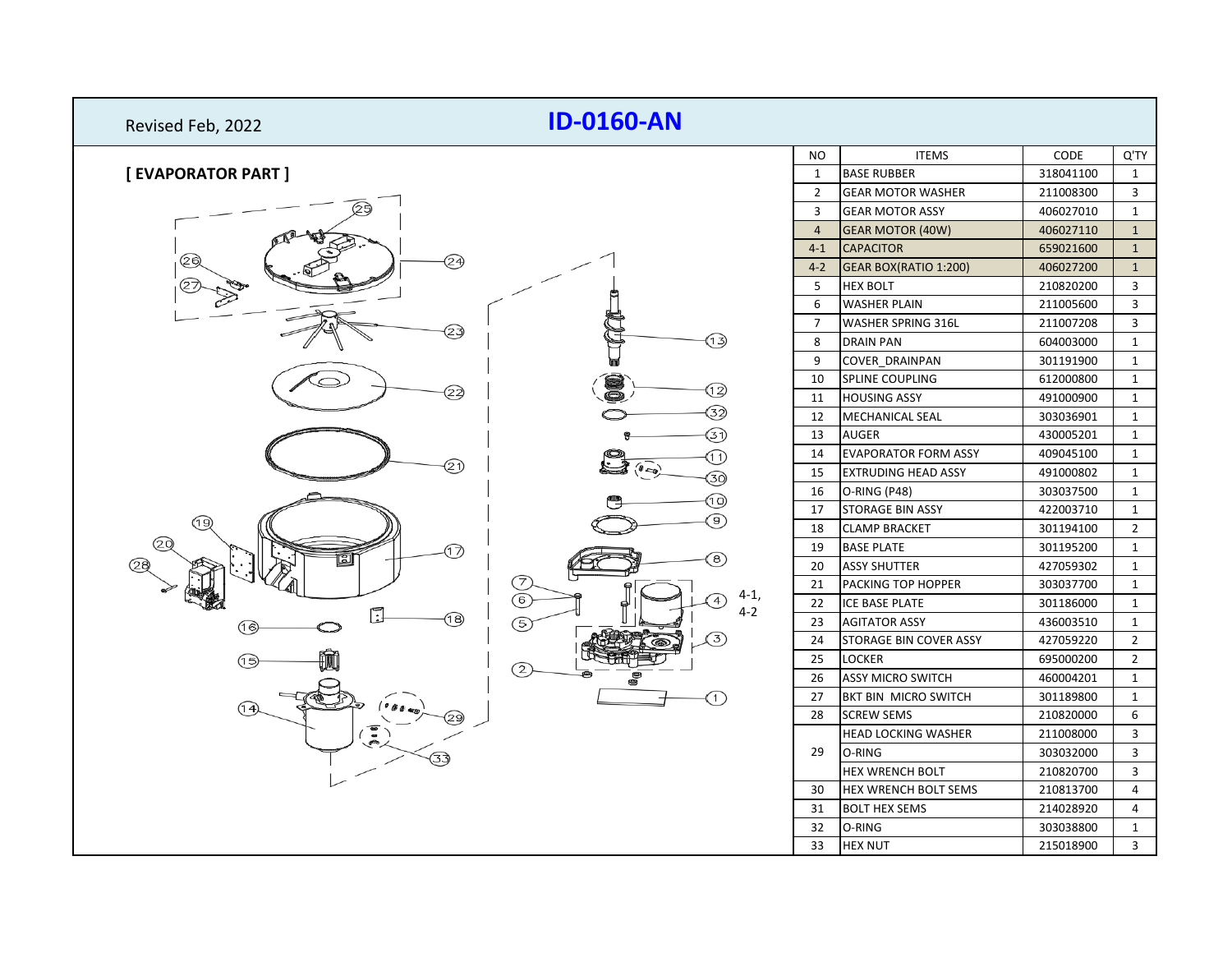| Q'TY<br><b>NO</b><br><b>ITEMS</b><br>CODE                                                     |
|-----------------------------------------------------------------------------------------------|
| [ REFRIGERATION PART ]<br><b>COMPRESSOR ASSY</b><br>394023600<br>$\mathbf{1}$<br>$\mathbf{1}$ |
| 1-1 RUN CAPACITOR (INCLUDED)<br>N/A<br>$\mathbf{1}$                                           |
| 1-2 START-RELAY (INCLUDED)<br>N/A<br>$\mathbf{1}$                                             |
| N/A<br>1-3 OLP (INCLUDED)<br>$\mathbf{1}$                                                     |
| <b>FAN MOTOR ASSY</b><br>353034910<br>$\overline{2}$<br>$\mathbf{1}$                          |
| <b>CONDENSER ASSY</b><br>$\overline{3}$<br>411034600<br>$\mathbf{1}$                          |
| CHARGE<br>459003600<br>$\overline{4}$<br>$\mathbf{1}$                                         |
| 5 <sup>5</sup><br><b>DISCHARGE PIPE</b><br>433045400<br>$\mathbf{1}$                          |
| 6<br>PIPE (TO DRIER)<br>325156600<br>$\mathbf{1}$<br>ල)                                       |
| $\overline{7}$<br><b>DRYER</b><br>372001600<br>$\mathbf{1}$                                   |
| <b>EXCHANGE PIPE ASSY</b><br>433045500<br>8<br>$\mathbf{1}$                                   |
| PIPE (TO EVAPORATOR)<br>9<br>325156500<br>$\mathbf{1}$                                        |
| 10<br><b>EXPANSION VALVE</b><br>340031600<br>$\mathbf{1}$                                     |
| <b>EVA SENSOR (YELLOW)</b><br>655008220<br>11<br>$\mathbf{1}$                                 |
| $12$<br><b>CONDENSER SENSOR (BLUE)</b><br>655008210<br>$\mathbf{1}$                           |
| 13<br><b>BRACKET</b><br>301195810<br>$\mathbf{1}$                                             |
| 14<br><b>CLAMP_DRAIN BOX</b><br>$\overline{2}$<br>301191600                                   |
| SOCKET_DRAIN BOX<br>15<br>364004700<br>$\mathbf{1}$                                           |
| 16<br>LEVELLING FOOT<br>302002500<br>$\overline{4}$                                           |
| 17<br><b>CONDENSER FILTER</b><br>640009700<br>$\mathbf{1}$                                    |
| 18<br><b>MICRO SWITCH</b><br>355024800<br>$\mathbf{1}$                                        |
|                                                                                               |
|                                                                                               |
|                                                                                               |
|                                                                                               |
| ◉<br>6                                                                                        |
|                                                                                               |
|                                                                                               |
|                                                                                               |
|                                                                                               |
|                                                                                               |
|                                                                                               |
|                                                                                               |
|                                                                                               |